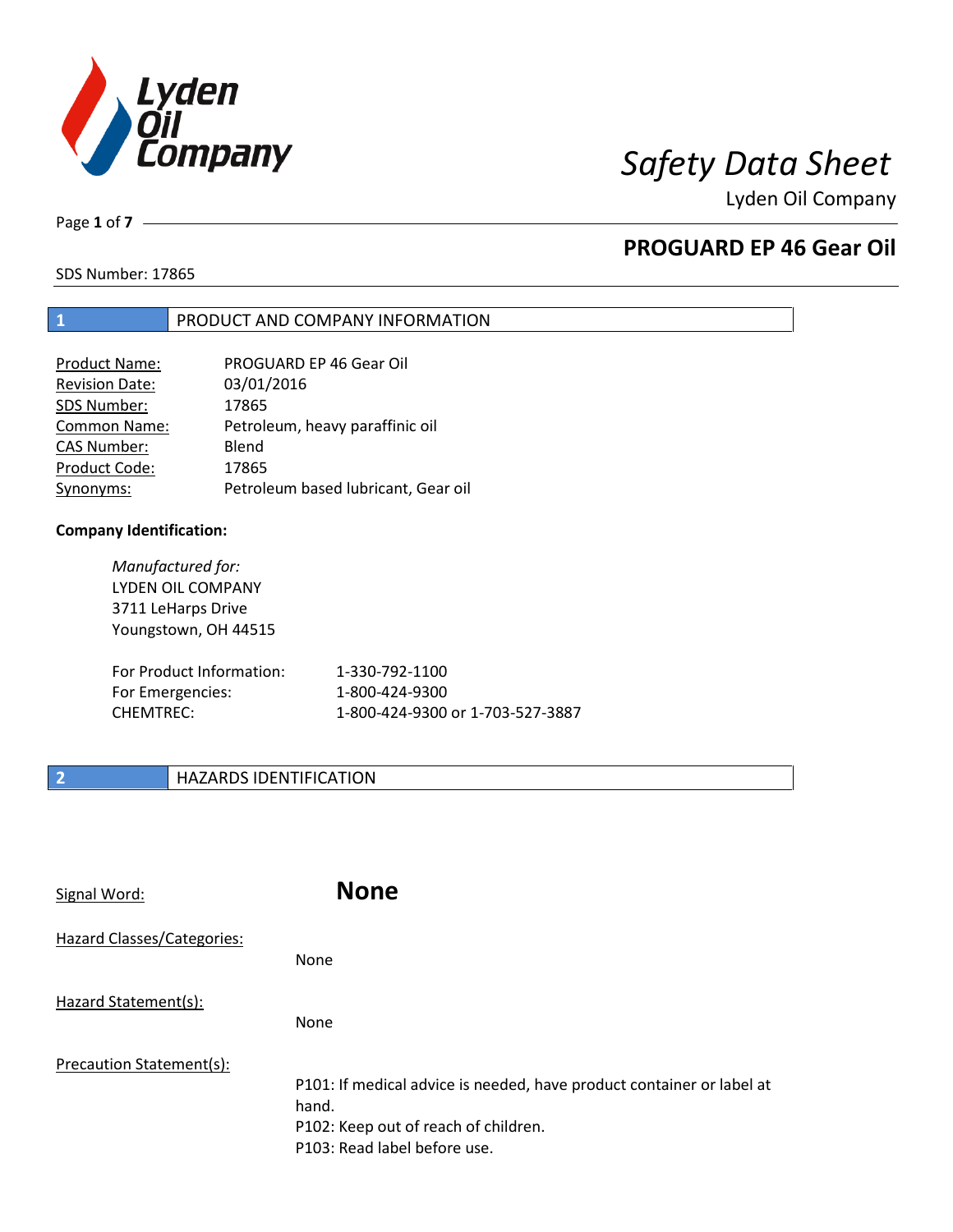

Lyden Oil Company

Page **2** of **7**

# **PROGUARD EP 46 Gear Oil**

SDS Number: 17865

Other Hazard Statement(s):

Repeated skin contact may cause dermatitis or an oil acne.

|  | COMPOSITION / INFORMATION ON INGREDIENTS |
|--|------------------------------------------|
|--|------------------------------------------|

Ingredients:

*Mixture of the substances listed below with nonhazardous additions.*

| <b>Chemical Name</b>                                      | <b>CAS Number</b> | Percentage |
|-----------------------------------------------------------|-------------------|------------|
| Distillates (petroleum), solvent-dewaxed heavy paraffinic | 64742-65-0        | >95        |
| Olefin Sulfide                                            | N/A               | <2         |
| Alkenyl Amine                                             | N/A               | < 0.1      |

*\*Any concentration shown as a range is to protect confidentiality or is due to batch variation.*

| $\vert$ 4 | FIRST AID MEASURES |
|-----------|--------------------|
|           |                    |

### Description of First Aid Measures:

| Inhalation:   | If symptoms develop, move victim to fresh air. If symptoms persist,<br>obtain medical attention.                  |
|---------------|-------------------------------------------------------------------------------------------------------------------|
| Skin Contact: | Wash with soap and water. Remove contaminated clothing and wash<br>before reuse. Get medical attention if needed. |
| Eye Contact:  | Rinse opened eye for several minutes under running water. If<br>symptoms persist, consult medical attention.      |
| Ingestion:    | Rinse mouth with water. If symptoms develop, obtain medical<br>attention.                                         |

Symptoms and Effects, both acute and delayed:

No further relevent data available.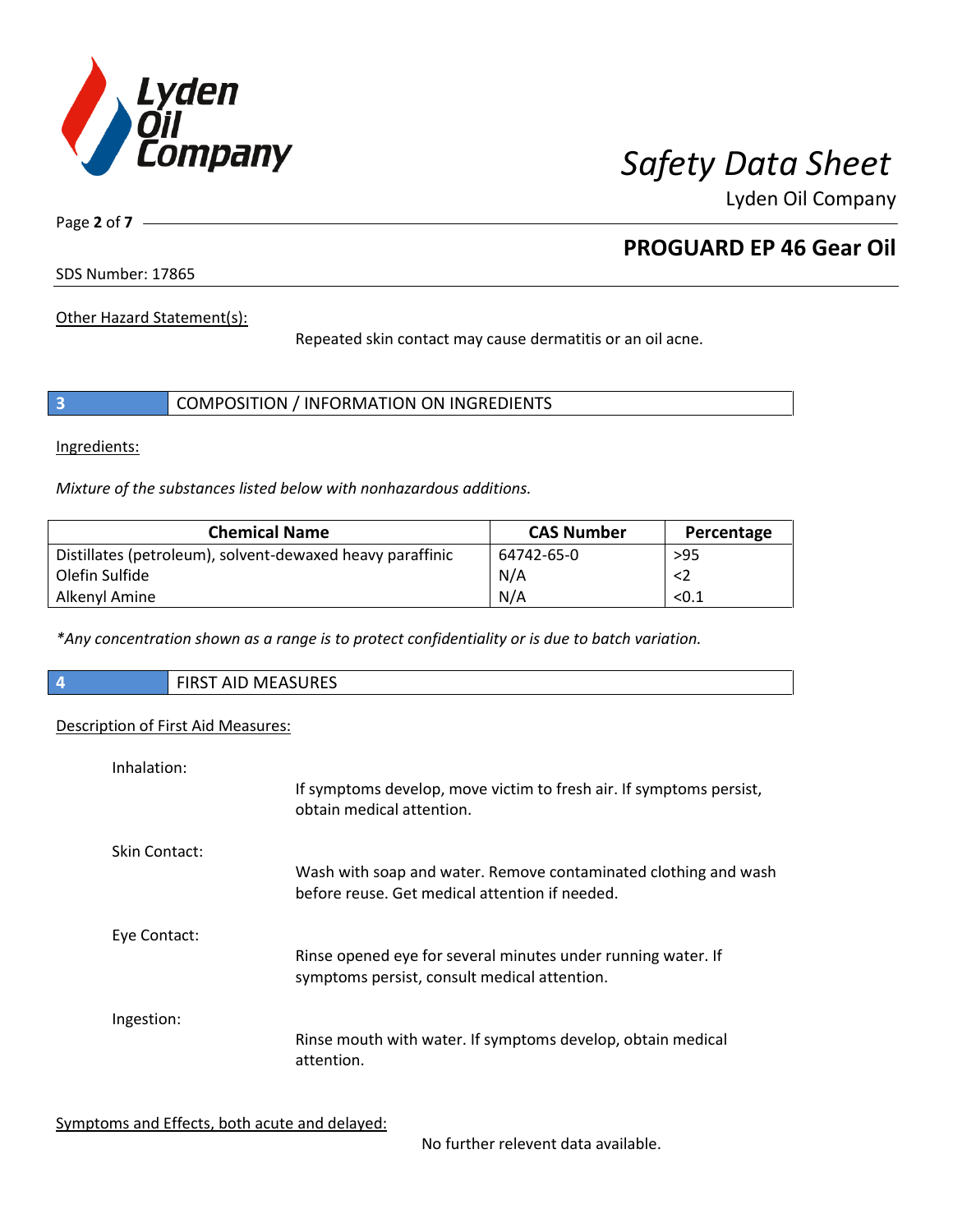

Lyden Oil Company

Page **3** of **7**

Recommended Actions:

Treat symptomatically. Call a doctor or poison control center for guidance.

| <b>FIRE FIGHTING MEASURES</b><br>5                    |                                                                                                                                                                                                   |
|-------------------------------------------------------|---------------------------------------------------------------------------------------------------------------------------------------------------------------------------------------------------|
| Recommended Fire-Extinguishing Equipment:             | Use dry powder, foam, or carbon dioxide fire<br>extinguishers. Water may be ineffective in fighting<br>an oil fire unless used by experienced fire fighters.                                      |
| Possible Hazards During a Fire:                       | Hazardous combustion products may include: A<br>complex mixture of airborne solid and liquid<br>particulates and gases (smoke). Carbon monoxide.<br>Unidentified organic and inorganic compounds. |
| <b>Recommendations to Firefighters:</b>               | No special measures required.                                                                                                                                                                     |
| $6\phantom{1}6$<br><b>ACCIDENTAL RELEASE MEASURES</b> |                                                                                                                                                                                                   |
| <b>Personal Precautions:</b>                          | Avoid contact with skin, eyes, and clothing.<br>Keep away from sources of ignition.                                                                                                               |
| <b>Emergency Procedures:</b>                          | Contain spilled material, collect in suitable and<br>properly labeled containers.                                                                                                                 |
| <b>Environmental Precautions:</b>                     | Do not allow to reach sewage system or any water<br>course.<br>Do not allow to enter ground waters.                                                                                               |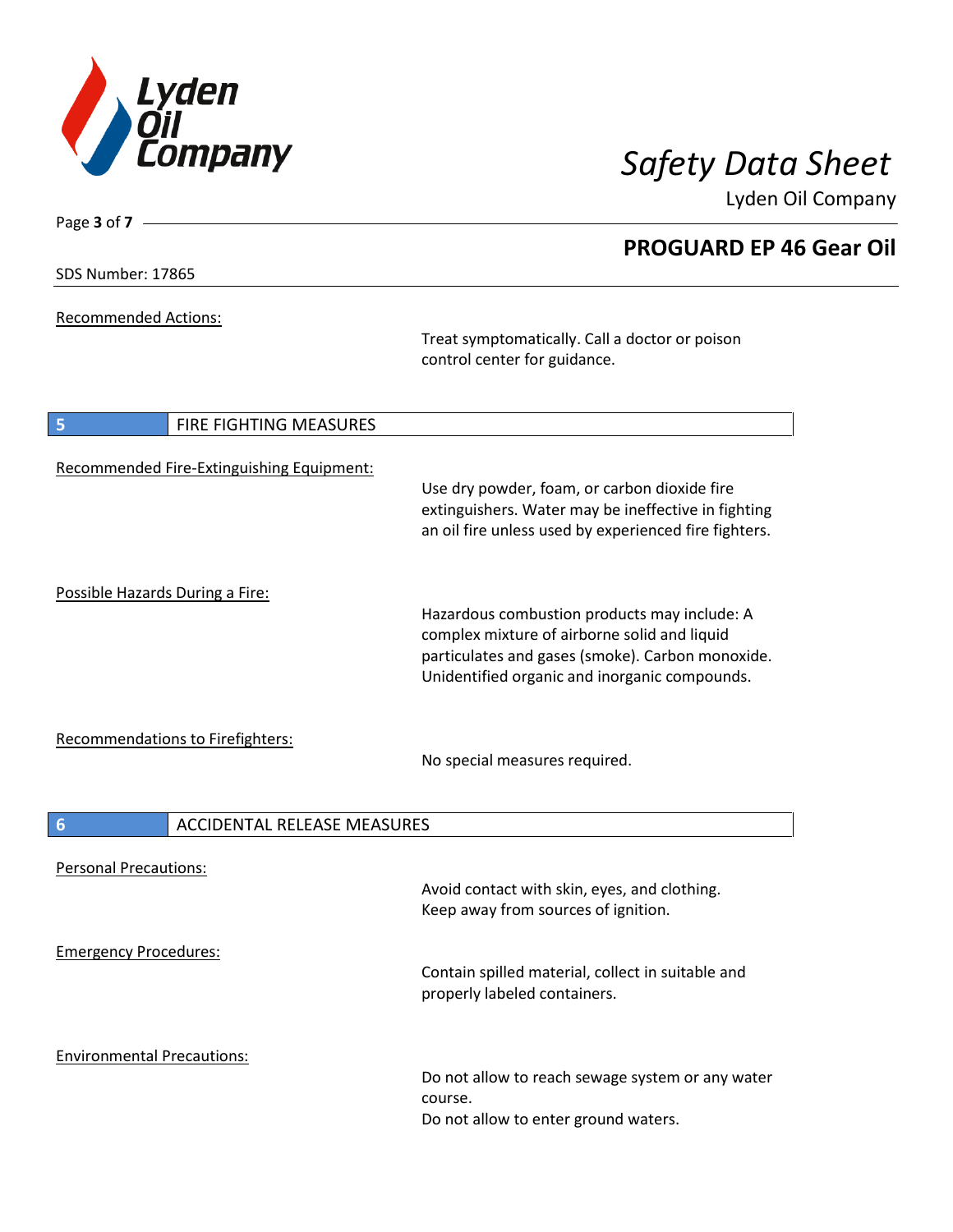

Lyden Oil Company

SDS Number: 17865

Page **4** of **7**

Cleanup Procedures:

Pick up excess with inert absorbant material.

| $\overline{7}$               | I HANDLING AND STORAGE |
|------------------------------|------------------------|
|                              |                        |
| <b>Handling Precautions:</b> |                        |

Handle with care and avoid spillage on the floor. Do not cut, weld, drill, grind, braze, or solder container.

Storage Requirements:

Keep container tightly sealed. Keep away from sources of ignition.

### **8** EXPOSURE CONTROLS / PERSONAL PROTECTION

### Exposure Limits:

-64742-65-0 Distillates (petroleum), solvent-dewaxed heavy paraffinic (>95%):

ACGIH TLV – Long-term value:  $5mg/m<sup>3</sup>$ OSHA PEL - Long-term value: 5mg/m<sup>3</sup>

### Engineering Controls:

All ventilation should be designed in accordance with OSHA standard (29 CFR 1910.94).

Personal Protective Equipment:

Wash hands before breaks and at the end of work. Use safety glasses and gloves.

### **9** PHYSICAL AND CHEMICAL PROPERTIES

Color: Amber Physical State: Liquid

Odor: Data not available Odor Threshold: Data not available pH: Data not available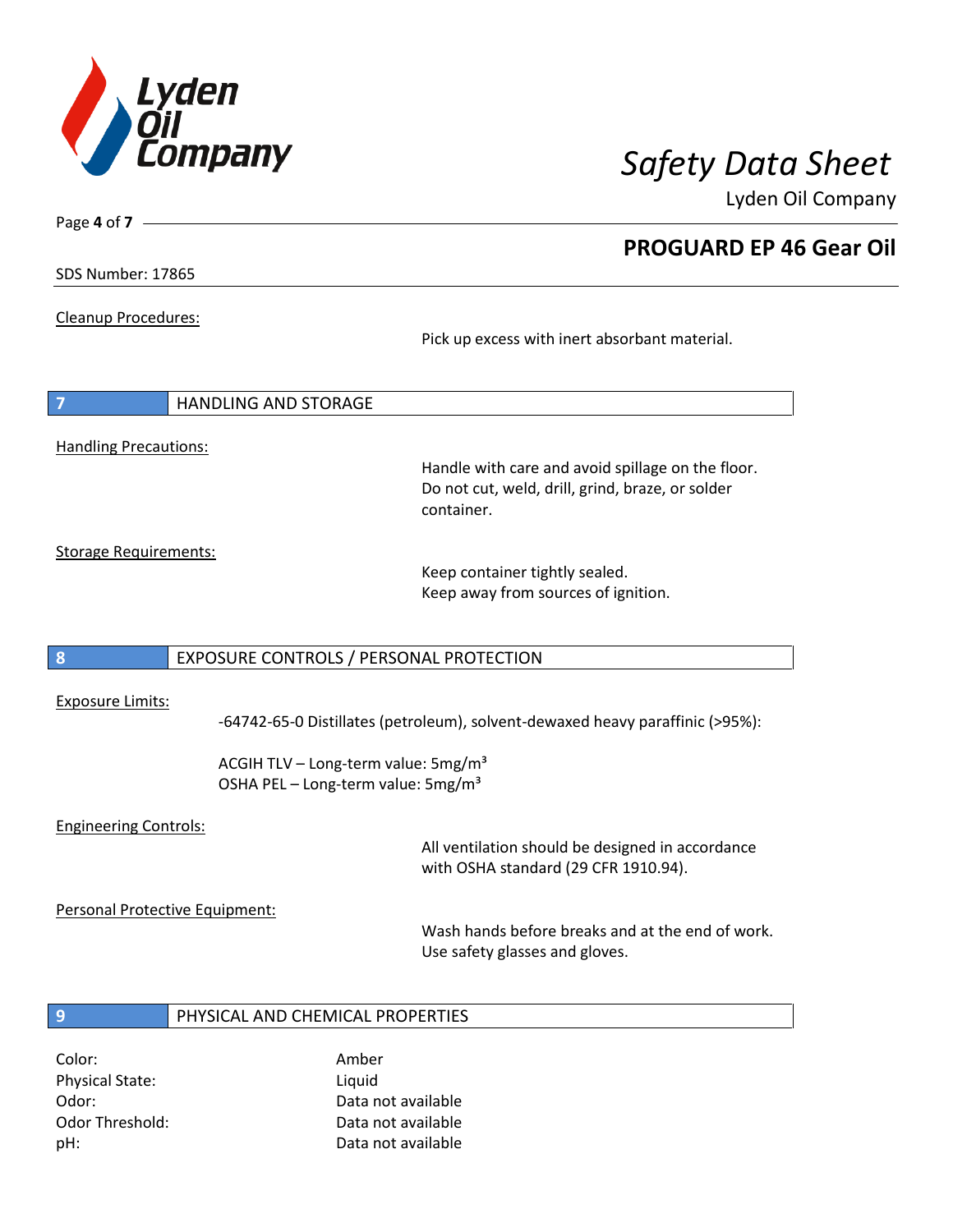

Lyden Oil Company

## SDS Number: 17865

Page **5** of **7**

| Data not available                          |
|---------------------------------------------|
| Data not available                          |
| Data not available                          |
| 176.7° C / 350.1° F (TCC method)            |
| Data not available                          |
| Data not available                          |
| Data not available                          |
| Data not available                          |
| Data not available                          |
| Data not available                          |
| Insoluble in water                          |
| Data not available                          |
| Data not available                          |
| Data not available                          |
| 46 mm <sup>2</sup> /sec (kinematic at 40°C) |
|                                             |

### **10** STABILITY AND REACTIVITY

| Stability:                  | Stable under normal conditions.                               |
|-----------------------------|---------------------------------------------------------------|
| Reactivity:                 | Not reactive under normal conditions.                         |
| <b>Conditions to Avoid:</b> | Extreme temperature, sparks, open flame, and                  |
|                             | direct sunlight.                                              |
| <b>Hazardous Reactions:</b> | No known hazardous reactions.                                 |
| Incompatible Materials:     | No further relevant information available.                    |
| Decomposition Products:     | Hazardous decomposition products are not<br>expected to form. |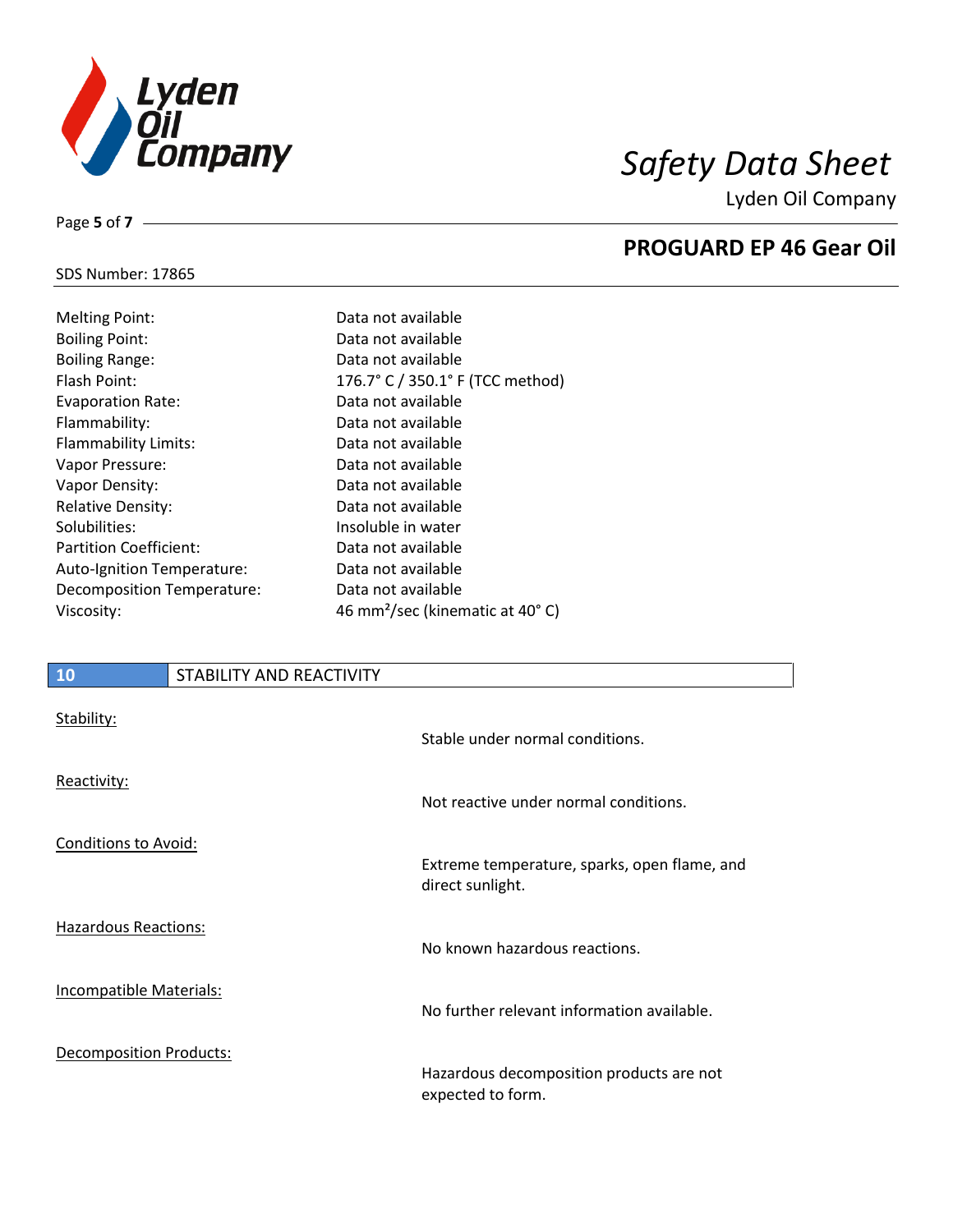

Lyden Oil Company

SDS Number: 17865

Page **6** of **7**

| 11<br><b>TOXICOLOGICAL INFORMATION</b>                                             |                                                                                                                           |
|------------------------------------------------------------------------------------|---------------------------------------------------------------------------------------------------------------------------|
| Routes of Exposure:                                                                |                                                                                                                           |
|                                                                                    | Skin and eye contact are the primary routes of<br>exposure although exposure may occur following<br>accidental ingestion. |
| <b>Exposure Effects:</b>                                                           | Repeated skin contact may cause dermatitis or an<br>oil acne.                                                             |
| <b>Measures of Toxicity:</b>                                                       | No test data available.                                                                                                   |
| Carcinogenic/Mutagenic Precautions:                                                | Non-carcinogenic and not expected to be<br>mutagentic.                                                                    |
| 12<br><b>ECOLOGICAL INFORMATION</b>                                                |                                                                                                                           |
| <b>Ecological Precautions:</b>                                                     | Avoid exposing to the environment.                                                                                        |
| <b>Ecological Effects:</b><br>No specific environmental or aquatic data available. |                                                                                                                           |
| <b>13</b><br>DISPOSAL CONSIDERATIONS                                               |                                                                                                                           |
| Disposal Methods:                                                                  | Dispose of waste material in accordance with all<br>local, state, and federal requirements.                               |
| Disposal Containers:                                                               | Use properly approved container for disposal.                                                                             |
| <b>Special Precautions:</b>                                                        | Do not flush to surface waters or drains.                                                                                 |